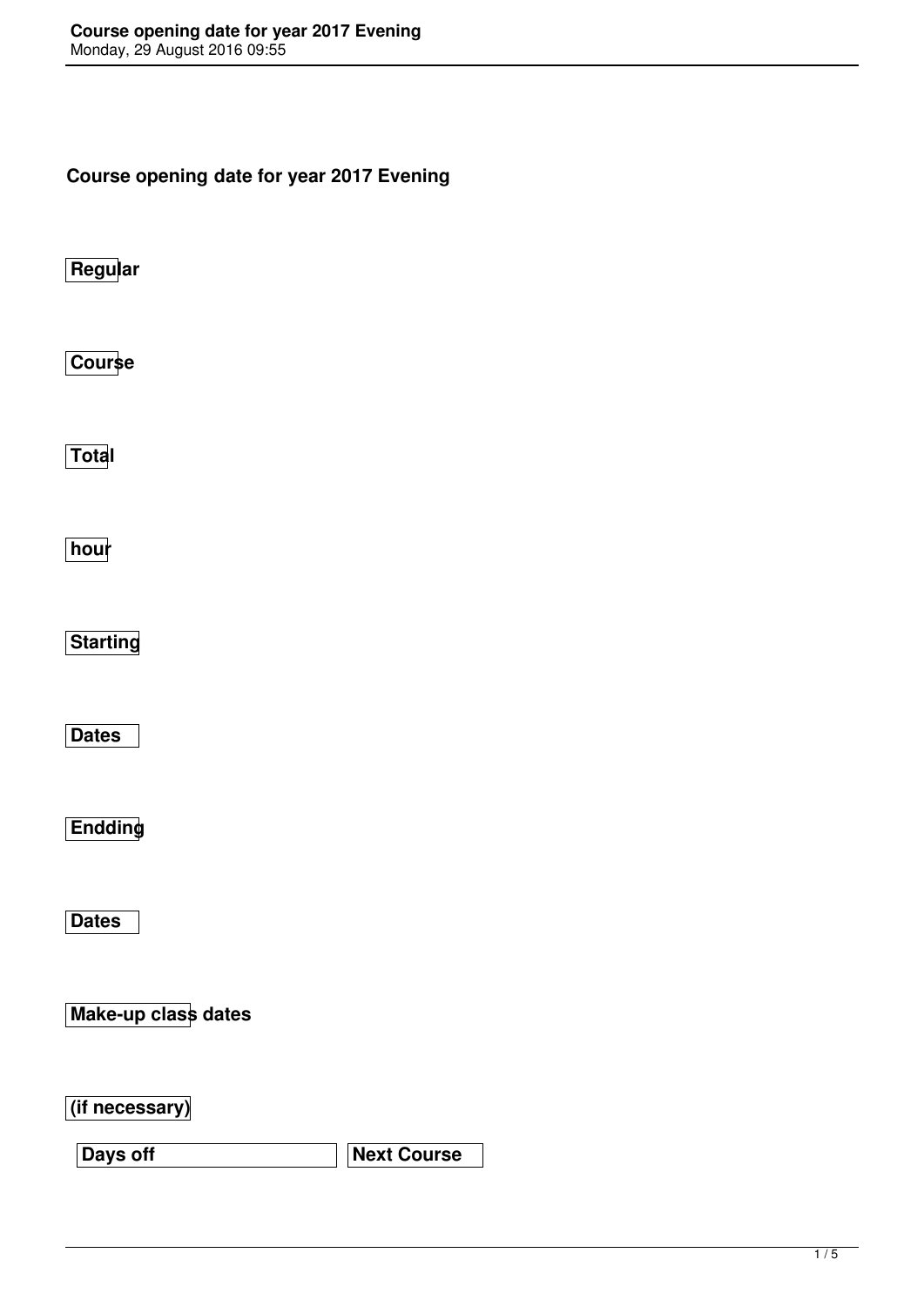## **Course**

#### **Code**

# **Will be discounted 5% until**

| Nighttime courses: (3days/week)                                                                          |          |
|----------------------------------------------------------------------------------------------------------|----------|
| 04/01/20103/03/201No<br> 23~27/01/2017; 30,31/01/2017 ; <b> &amp;&amp;204~030020202</b> 0<br>M200<br>40  |          |
| 16/01/20175/03/2017 day: 17/3<br> 23~27/01/2017; 30,31/01/2017 ; <b>8\8205~031520202</b> 0<br>M201<br>40 |          |
| 06/02/20122/03/2014 days: 24/3-31/3<br>M202<br>40<br>M206                                                | 29/03/20 |
| 20/02/20105/04/2014 days:10/4-17/4<br>M203<br>40<br>M207                                                 | 14/04/20 |
| 06/03/20121/04/2013 days:24/4-28/406,07/04/2017<br>M204<br>40<br>M208                                    | 26/04/20 |
| 20/03/20108/05/2018 days: 10/5-19/06,07/04/2017; && 01,02/05/201 M209<br>M205<br>40                      | 17/05/20 |
| 03/04/20122/05/201GV sx<br>M206<br>40<br>06,07/04/2017; &&<br>22/5<br>bu ngày                            |          |

| <b>GV</b><br>/04/20<br>05/06/20<br>40<br>M207<br><b>SX</b><br>ש. | naou<br>Ŋυ<br>. 20 V | 5/6 | 05/2017<br>ັ |
|------------------------------------------------------------------|----------------------|-----|--------------|
|                                                                  |                      |     |              |
|                                                                  |                      |     |              |

| 03/05/20176/06/201No<br>M208<br>40                                                             | M211<br>14/06/20 |
|------------------------------------------------------------------------------------------------|------------------|
| 22/05/2017/07/2016 days: 19/7-31/30/06/2017; 03~07/07/2017; && MP218/07/28/07/20<br>M209<br>40 |                  |
| 05/06/20131/07/201No<br>30/06/2017; 03~07/07/2017; && MQ218/07/28/07/20<br>M210<br>40          |                  |
| 19/06/20174/08/2012 days: 16-18/8<br>M211<br>40                                                |                  |
| 30/06/2017; 03~07/07/2017; & \$10,11/07/2017                                                   |                  |
| 16/08/2017<br>M214<br>12/07/20125/08/2013 days: 28/8-8/9<br>M212<br>40                         | M215<br>06/09/20 |
| 02/08/20178/09/201Wo<br>M213<br>40<br>02/09/2017; && 04/09/2017                                | M216<br>15/09/20 |
| 21/08/20106/10/2014 days: 9/10-16/02/09/2017; && 04/09/2017<br>M214<br>40                      | M218<br>13/10/20 |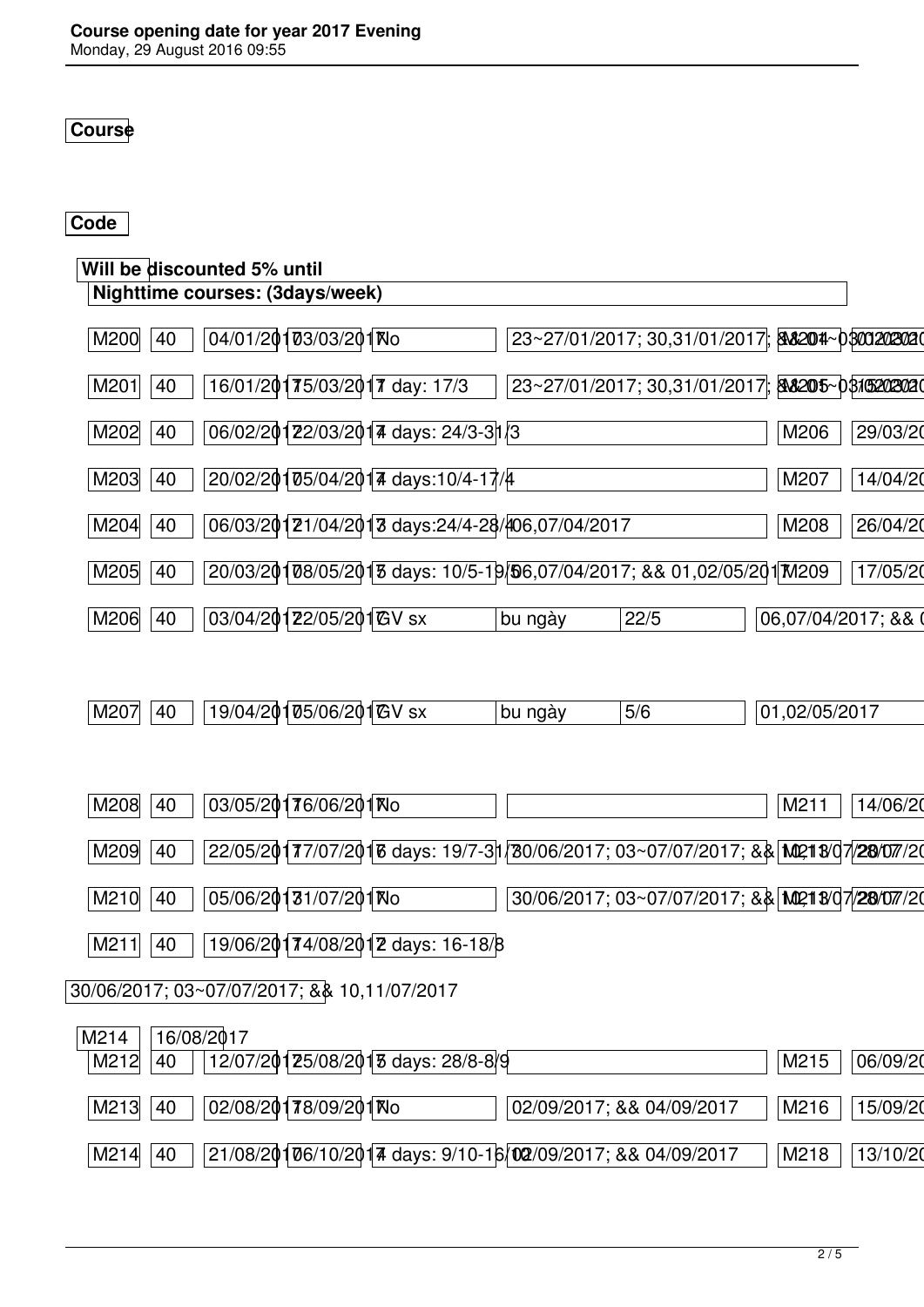## **Course opening date for year 2017 Evening**

Monday, 29 August 2016 09:55

| 11/09/20125/10/2014 days: 28/10-8/11<br>M215<br>40                           | M219 | 01/11/20 |
|------------------------------------------------------------------------------|------|----------|
| 20/09/20103/11/201No<br>M216<br>40                                           | M219 | 01/11/20 |
| 04/10/20177/11/201No<br>40<br>M217                                           | M220 | 16/11/20 |
| 18/10/20104/12/201No<br>20/11/2017<br>M218<br>40                             | M221 | 01/12/20 |
| 06/11/20122/12/201 Not yet complete20/11/2017<br>M219<br>40                  |      |          |
| 22/11/20170/01/2018 ot yet complet 25/12/2017; & & 01/01/2018<br>M220<br>40  |      |          |
| 06/12/20124/01/2018 ot yet complete 25/12/2017; & & 01/01/2018<br>M221<br>40 |      |          |
| 18/12/20105/02/2018lot yet complete 25/12/2017; & & 01/01/2018<br>M222<br>40 |      |          |
| Nighttime courses: (2days/week)                                              |      |          |

# **Regular**

**Course**

**Total**

**hour**

**Starting**

**Dates**

**Endding**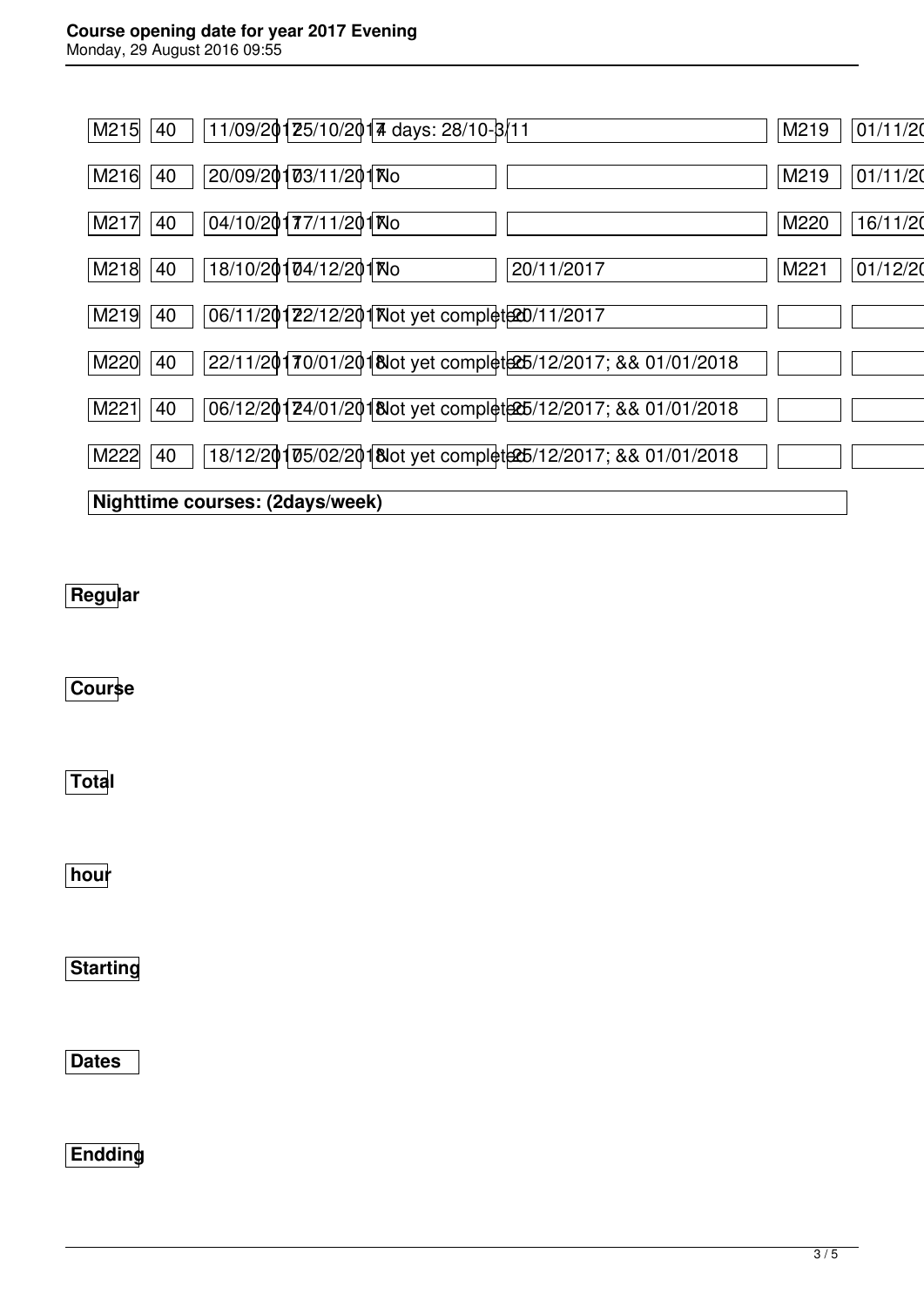**Dates**

**Make-up class dates**

**(if necessary)**

**Days off Next Course** 

**Course**

#### **Code**

|      |    | Will be discounted 5% until |                              |                               |               |                                                        |       |      |          |
|------|----|-----------------------------|------------------------------|-------------------------------|---------------|--------------------------------------------------------|-------|------|----------|
| T194 | 40 |                             |                              | 05/01/20128/03/2017 day: 30/3 |               | $ 23~27/01/2017; 30,31/01/2017 $ XXX 99 ~ 033020202020 |       |      |          |
| T195 | 40 |                             | 07/02/20178/04/201No         |                               | 06,07/04/2017 |                                                        |       | T200 | 17/04/20 |
| T196 | 40 |                             | 21/02/201่27/04/201่1ที่เป็น |                               |               | ngày/                                                  | GV sx |      | bù       |

| T197<br>40             | 02/03/20176/05/2017 day: 18/5                                                                     | 06,07/04/2017; && 01,02/05/201 77202           |       | 18/05/20 |
|------------------------|---------------------------------------------------------------------------------------------------|------------------------------------------------|-------|----------|
| T198<br>40             | 21/03/20101/06/201No                                                                              | 06,07/04/2017; && 01,02/05/2017203             |       | 01/06/20 |
| T <sub>199</sub><br>40 | 04/04/20175/06/201No                                                                              | 06,07/04/2017; && 01,02/05/201 77204           |       | 15/06/20 |
| T200<br>40             | 20/04/20129/06/201No                                                                              | 01,02/05/2017                                  | T205  | 28/06/20 |
| 40<br>T <sub>201</sub> | 04/05/20120/07/201No                                                                              | 30/06/2017; 03~07/07/2017; && TQ06/07/20/07/20 |       |          |
| 40<br>T202             | $23/05/20108/08/2018$ days: $10+15+130806/2017$ ; $03~07/07/2017$ ; & $\sqrt[3]{10208/07/201201}$ |                                                |       |          |
| T203<br>40             | 06/06/20177/08/201™illu                                                                           | ngày/                                          | GV sx | bù       |